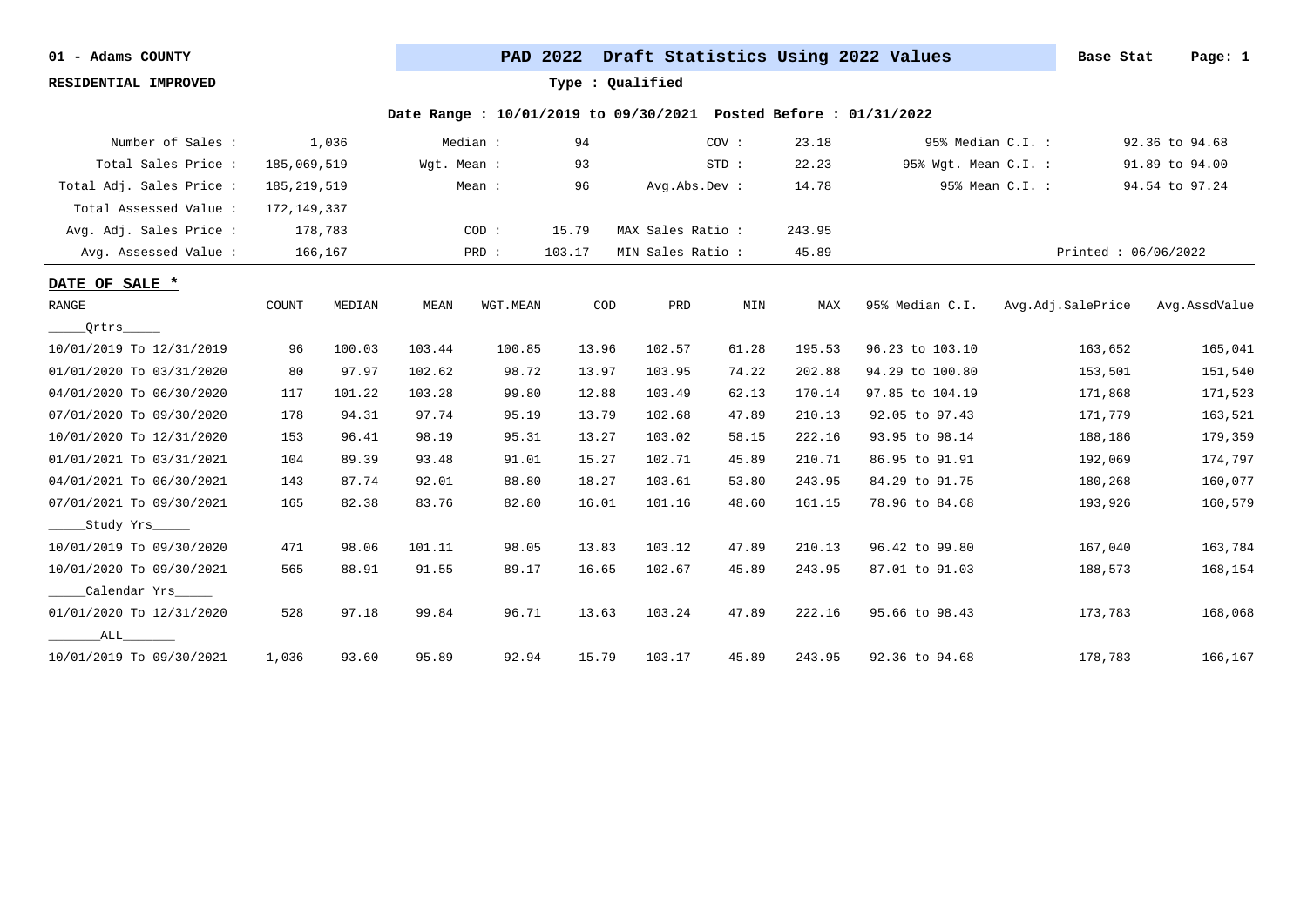**RESIDENTIAL IMPROVED Type : Qualified**

| Number of Sales :        |               | 1,036   |             | Median : | 94     |                   | COV : | 23.18  |                      | 95% Median C.I. : | 92.36 to 94.68      |
|--------------------------|---------------|---------|-------------|----------|--------|-------------------|-------|--------|----------------------|-------------------|---------------------|
| Total Sales Price :      | 185,069,519   |         | Wgt. Mean : |          | 93     |                   | STD:  | 22.23  | 95% Wgt. Mean C.I. : |                   | 91.89 to 94.00      |
| Total Adj. Sales Price : | 185, 219, 519 |         |             | Mean :   | 96     | Avg.Abs.Dev :     |       | 14.78  |                      | 95% Mean C.I. :   | 94.54 to 97.24      |
| Total Assessed Value :   | 172, 149, 337 |         |             |          |        |                   |       |        |                      |                   |                     |
| Avg. Adj. Sales Price :  |               | 178,783 |             | COD:     | 15.79  | MAX Sales Ratio : |       | 243.95 |                      |                   |                     |
| Avg. Assessed Value :    |               | 166,167 |             | PRD :    | 103.17 | MIN Sales Ratio : |       | 45.89  |                      |                   | Printed: 06/06/2022 |
| <b>VALUATION GROUP</b>   |               |         |             |          |        |                   |       |        |                      |                   |                     |
| RANGE                    | COUNT         | MEDIAN  | MEAN        | WGT.MEAN | COD    | PRD               | MIN   | MAX    | 95% Median C.I.      | Avg.Adj.SalePrice | Avg.AssdValue       |
| $\mathbf{1}$             | 905           | 93.10   | 95.38       | 92.69    | 15.64  | 102.90            | 45.89 | 243.95 | 92.07 to 94.46       | 175,245           | 162,437             |
| 2                        | 15            | 95.41   | 94.84       | 94.10    | 07.56  | 100.79            | 76.10 | 113.89 | 87.74 to 99.06       | 186,767           | 175,746             |
| 3                        | 45            | 97.88   | 101.79      | 98.37    | 18.39  | 103.48            | 57.56 | 188.76 | 91.38 to 104.76      | 133,962           | 131,773             |
| $\overline{4}$           | 18            | 95.33   | 95.38       | 90.85    | 18.65  | 104.99            | 58.15 | 141.30 | 80.75 to 103.23      | 274,094           | 249,023             |
| 5                        | 32            | 92.15   | 92.59       | 92.47    | 11.23  | 100.13            | 65.13 | 123.66 | 83.70 to 99.42       | 317,747           | 293,828             |
| 6                        | 21            | 98.99   | 111.60      | 100.06   | 24.24  | 111.53            | 69.40 | 221.50 | 92.21 to 118.45      | 128,155           | 128,227             |
| ALL                      |               |         |             |          |        |                   |       |        |                      |                   |                     |
| 10/01/2019 To 09/30/2021 | 1,036         | 93.60   | 95.89       | 92.94    | 15.79  | 103.17            | 45.89 | 243.95 | 92.36 to 94.68       | 178,783           | 166,167             |
| ASSESSOR LOCATION        |               |         |             |          |        |                   |       |        |                      |                   |                     |
| RANGE                    | COUNT         | MEDIAN  | MEAN        | WGT.MEAN | COD    | PRD               | MIN   | MAX    | 95% Median C.I.      | Avg.Adj.SalePrice | Avg.AssdValue       |
| AYR                      | 5             | 118.45  | 127.22      | 93.36    | 39.67  | 136.27            | 69.40 | 221.50 | N/A                  | 117,400           | 109,601             |
| HANSEN                   | 2             | 94.64   | 94.64       | 98.76    | 17.30  | 95.83             | 78.27 | 111.01 | N/A                  | 279,250           | 275,780             |
| HASTINGS                 | 905           | 93.10   | 95.38       | 92.69    | 15.64  | 102.90            | 45.89 | 243.95 | 92.07 to 94.46       | 175,245           | 162,437             |
| HOLSTEIN                 | 10            | 100.49  | 110.92      | 101.89   | 17.94  | 108.86            | 85.78 | 210.13 | 87.70 to 122.52      | 106,775           | 108,794             |
| JUNIATA                  | 15            | 95.41   | 94.84       | 94.10    | 07.56  | 100.79            | 76.10 | 113.89 | 87.74 to 99.06       | 186,767           | 175,746             |
| KENESAW                  | 45            | 97.88   | 101.79      | 98.37    | 18.39  | 103.48            | 57.56 | 188.76 | 91.38 to 104.76      | 133,962           | 131,773             |
| PAULINE                  | 1             | 97.17   | 97.17       | 97.17    |        | 100.00            | 97.17 | 97.17  | N/A                  | 60,000            | 58,302              |
| PROSSER                  | 1             | 95.91   | 95.91       | 95.91    |        | 100.00            | 95.91 | 95.91  | N/A                  | 94,000            | 90,152              |
| <b>ROSELAND</b>          | 2             | 107.99  | 107.99      | 110.13   | 14.61  | 98.06             | 92.21 | 123.76 | N/A                  | 162,000           | 178,403             |
| RURAL                    | 32            | 92.15   | 92.59       | 92.47    | 11.23  | 100.13            | 65.13 | 123.66 | 83.70 to 99.42       | 317,747           | 293,828             |
| SUBURBAN                 | 18            | 95.33   | 95.38       | 90.85    | 18.65  | 104.99            | 58.15 | 141.30 | 80.75 to 103.23      | 274,094           | 249,023             |
| ALL                      |               |         |             |          |        |                   |       |        |                      |                   |                     |
| 10/01/2019 To 09/30/2021 | 1,036         | 93.60   | 95.89       | 92.94    | 15.79  | 103.17            | 45.89 | 243.95 | 92.36 to 94.68       | 178,783           | 166,167             |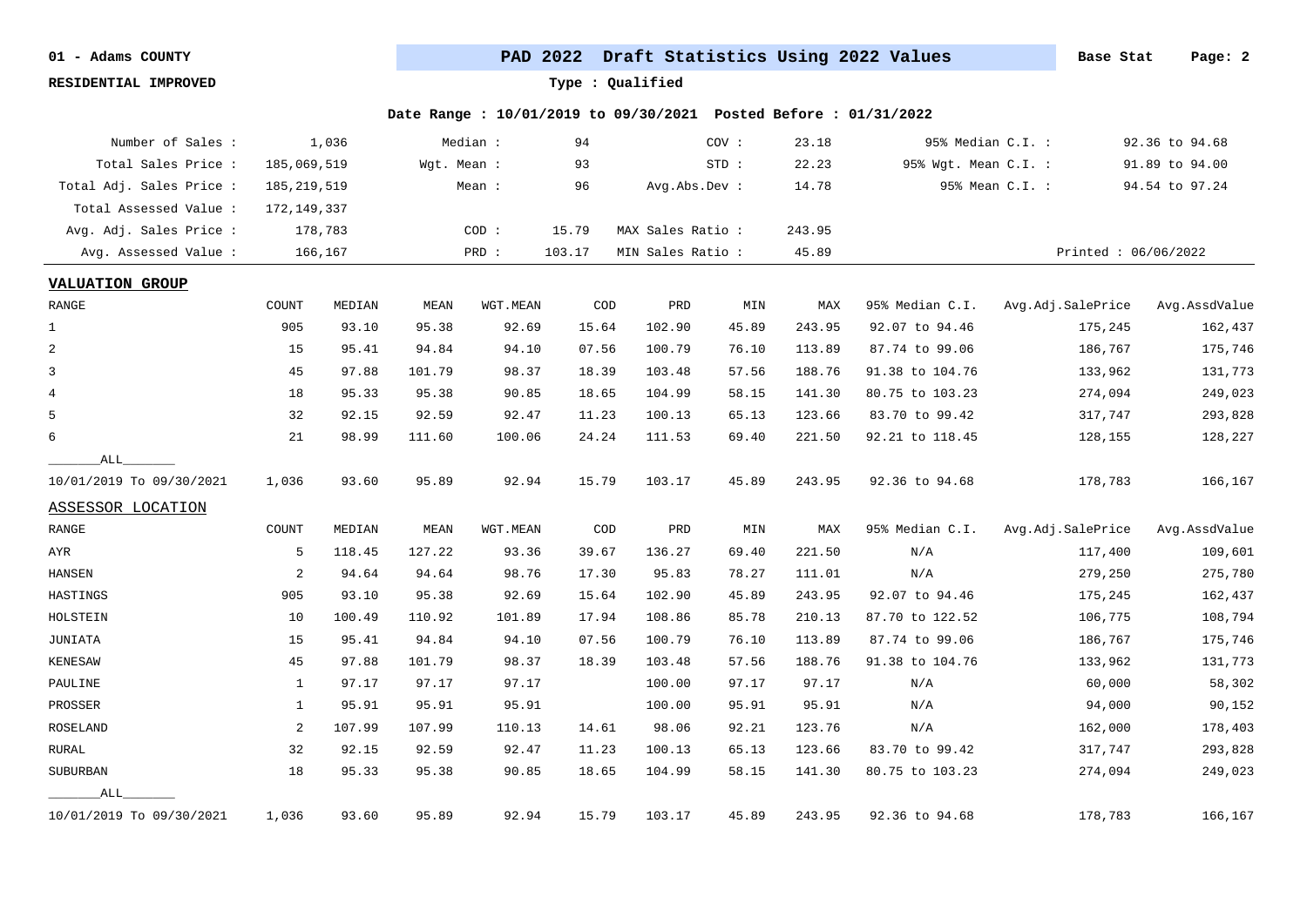**RESIDENTIAL IMPROVED Type : Qualified**

| Number of Sales :                    |               | 1,036   |             | Median : | 94     |                   | COV:  | 23.18  |                      | 95% Median C.I. :   | 92.36 to 94.68 |
|--------------------------------------|---------------|---------|-------------|----------|--------|-------------------|-------|--------|----------------------|---------------------|----------------|
| Total Sales Price :                  | 185,069,519   |         | Wgt. Mean : |          | 93     |                   | STD:  | 22.23  | 95% Wgt. Mean C.I. : |                     | 91.89 to 94.00 |
| Total Adj. Sales Price :             | 185, 219, 519 |         |             | Mean :   | 96     | Avg.Abs.Dev :     |       | 14.78  |                      | 95% Mean C.I. :     | 94.54 to 97.24 |
| Total Assessed Value :               | 172,149,337   |         |             |          |        |                   |       |        |                      |                     |                |
| Avg. Adj. Sales Price :              |               | 178,783 |             | COD:     | 15.79  | MAX Sales Ratio : |       | 243.95 |                      |                     |                |
| Avg. Assessed Value :                |               | 166,167 |             | PRD :    | 103.17 | MIN Sales Ratio : |       | 45.89  |                      | Printed: 06/06/2022 |                |
| LOCATIONS: URBAN, SUBURBAN, & RURAL  |               |         |             |          |        |                   |       |        |                      |                     |                |
| RANGE                                | COUNT         | MEDIAN  | MEAN        | WGT.MEAN | COD    | PRD               | MIN   | MAX    | 95% Median C.I.      | Avg.Adj.SalePrice   | Avg.AssdValue  |
| $\mathbf 1$                          | 966           | 93.53   | 95.81       | 92.63    | 15.80  | 103.43            | 45.89 | 243.95 | 92.35 to 94.58       | 170,331             | 157,776        |
| $\overline{a}$                       | 44            | 96.72   | 99.20       | 96.85    | 17.35  | 102.43            | 58.15 | 178.80 | 89.11 to 102.41      | 292,934             | 283,712        |
| 3                                    | 26            | 92.15   | 93.41       | 93.12    | 11.39  | 100.31            | 65.13 | 123.66 | 85.20 to 100.18      | 299,631             | 279,027        |
| ALL                                  |               |         |             |          |        |                   |       |        |                      |                     |                |
| 10/01/2019 To 09/30/2021             | 1,036         | 93.60   | 95.89       | 92.94    | 15.79  | 103.17            | 45.89 | 243.95 | 92.36 to 94.68       | 178,783             | 166,167        |
| STATUS: IMPROVED, UNIMPROVED, & IOLL |               |         |             |          |        |                   |       |        |                      |                     |                |
| RANGE                                | COUNT         | MEDIAN  | MEAN        | WGT.MEAN | COD    | PRD               | MIN   | MAX    | 95% Median C.I.      | Avg.Adj.SalePrice   | Avg.AssdValue  |
| $\mathbf{1}$                         | 1,036         | 93.60   | 95.89       | 92.94    | 15.79  | 103.17            | 45.89 | 243.95 | 92.36 to 94.68       | 178,783             | 166,167        |
| ALL                                  |               |         |             |          |        |                   |       |        |                      |                     |                |
| 10/01/2019 To 09/30/2021             | 1,036         | 93.60   | 95.89       | 92.94    | 15.79  | 103.17            | 45.89 | 243.95 | 92.36 to 94.68       | 178,783             | 166,167        |
| PROPERTY TYPE *                      |               |         |             |          |        |                   |       |        |                      |                     |                |
| RANGE                                | COUNT         | MEDIAN  | MEAN        | WGT.MEAN | COD    | PRD               | MIN   | MAX    | 95% Median C.I.      | Avg.Adj.SalePrice   | Avg.AssdValue  |
| 01                                   | 1,036         | 93.60   | 95.89       | 92.94    | 15.79  | 103.17            | 45.89 | 243.95 | 92.36 to 94.68       | 178,783             | 166,167        |
| 06                                   |               |         |             |          |        |                   |       |        |                      |                     |                |
| 07                                   |               |         |             |          |        |                   |       |        |                      |                     |                |
| ALL                                  |               |         |             |          |        |                   |       |        |                      |                     |                |
| 10/01/2019 To 09/30/2021             | 1,036         | 93.60   | 95.89       | 92.94    | 15.79  | 103.17            | 45.89 | 243.95 | 92.36 to 94.68       | 178,783             | 166,167        |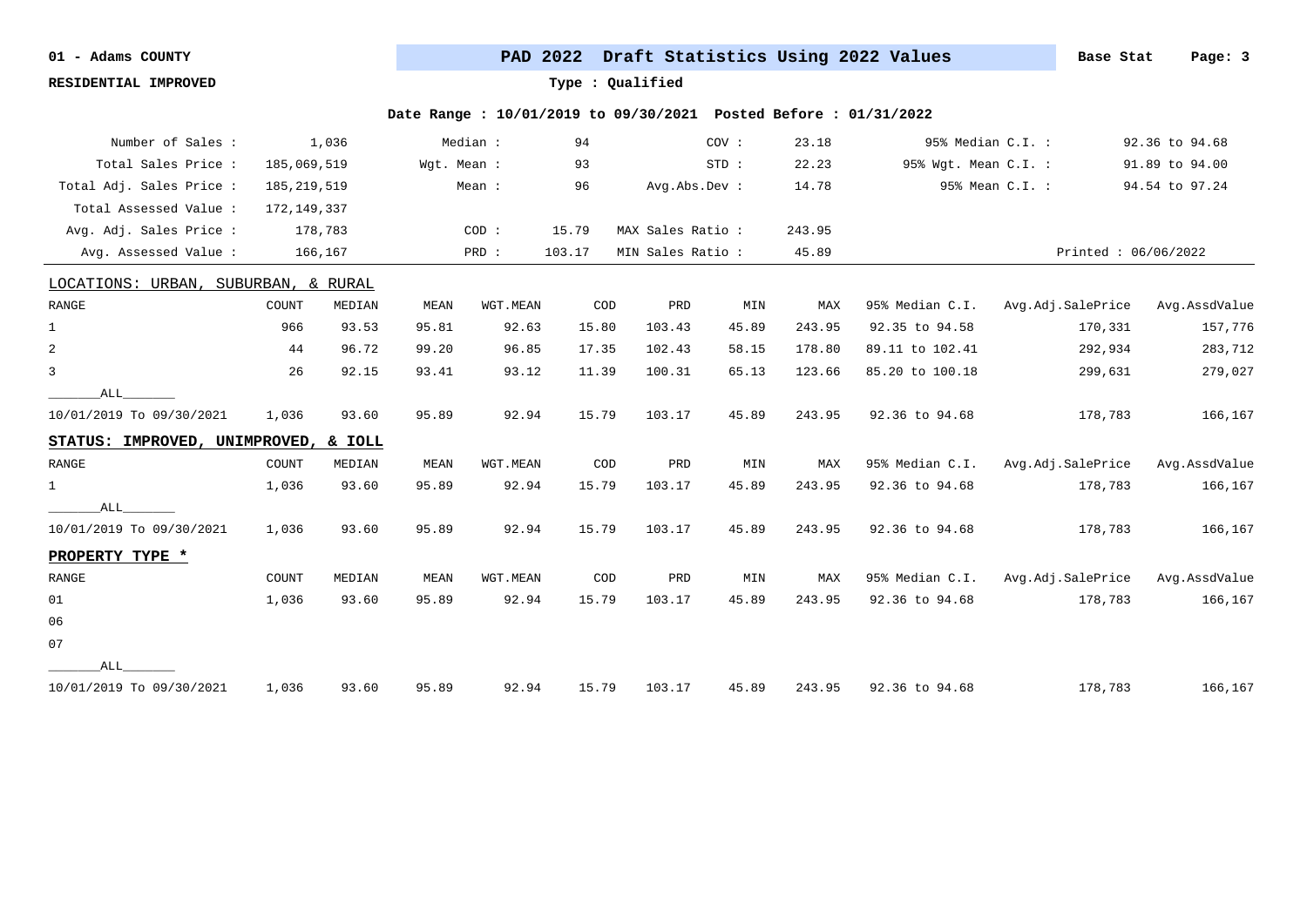**RESIDENTIAL IMPROVED Type : Qualified**

| Number of Sales :        |               | 1,036   |             | Median : | 94     |                   | COV:  | 23.18  |                      | 95% Median C.I. :   | 92.36 to 94.68 |
|--------------------------|---------------|---------|-------------|----------|--------|-------------------|-------|--------|----------------------|---------------------|----------------|
| Total Sales Price :      | 185,069,519   |         | Wqt. Mean : |          | 93     |                   | STD:  | 22.23  | 95% Wgt. Mean C.I. : |                     | 91.89 to 94.00 |
| Total Adj. Sales Price : | 185, 219, 519 |         |             | Mean :   | 96     | Avg.Abs.Dev :     |       | 14.78  |                      | 95% Mean C.I. :     | 94.54 to 97.24 |
| Total Assessed Value:    | 172, 149, 337 |         |             |          |        |                   |       |        |                      |                     |                |
| Avg. Adj. Sales Price :  |               | 178,783 |             | COD:     | 15.79  | MAX Sales Ratio:  |       | 243.95 |                      |                     |                |
| Avg. Assessed Value :    |               | 166,167 |             | PRD :    | 103.17 | MIN Sales Ratio : |       | 45.89  |                      | Printed: 06/06/2022 |                |
| SCHOOL DISTRICT *        |               |         |             |          |        |                   |       |        |                      |                     |                |
| RANGE                    | COUNT         | MEDIAN  | MEAN        | WGT.MEAN | COD    | PRD               | MIN   | MAX    | 95% Median C.I.      | Avg.Adj.SalePrice   | Avg.AssdValue  |
| 010003                   | 46            | 98.25   | 102.66      | 101.07   | 18.10  | 101.57            | 57.56 | 188.76 | 91.94 to 108.84      | 131,811             | 133,216        |
| 010018                   | 788           | 92.47   | 95.17       | 91.63    | 16.59  | 103.86            | 45.89 | 243.95 | 91.79 to 94.16       | 154,875             | 141,905        |
| 010090                   | 182           | 95.47   | 97.29       | 94.93    | 12.06  | 102.49            | 58.15 | 221.50 | 93.51 to 97.61       | 292,420             | 277,596        |
| 010123                   | 10            | 98.15   | 99.02       | 99.06    | 08.10  | 99.96             | 85.78 | 123.76 | 87.70 to 108.01      | 149,925             | 148,520        |
| 100019                   |               |         |             |          |        |                   |       |        |                      |                     |                |
| 180501                   |               |         |             |          |        |                   |       |        |                      |                     |                |
| 400126                   | 5             | 103.46  | 98.51       | 97.50    | 12.77  | 101.04            | 78.27 | 116.55 | N/A                  | 270,200             | 263,450        |
| 500503                   |               |         |             |          |        |                   |       |        |                      |                     |                |
| 650005                   |               |         |             |          |        |                   |       |        |                      |                     |                |
| 910074                   | 3             | 97.17   | 90.02       | 81.97    | 14.62  | 109.82            | 65.13 | 107.76 | N/A                  | 126,667             | 103,823        |
| (Blank)                  | 2             | 84.94   | 84.94       | 84.94    | 00.31  | 100.00            | 84.68 | 85.19  | N/A                  | 332,000             | 282,015        |
| ALL                      |               |         |             |          |        |                   |       |        |                      |                     |                |
| 10/01/2019 To 09/30/2021 | 1,036         | 93.60   | 95.89       | 92.94    | 15.79  | 103.17            | 45.89 | 243.95 | 92.36 to 94.68       | 178,783             | 166,167        |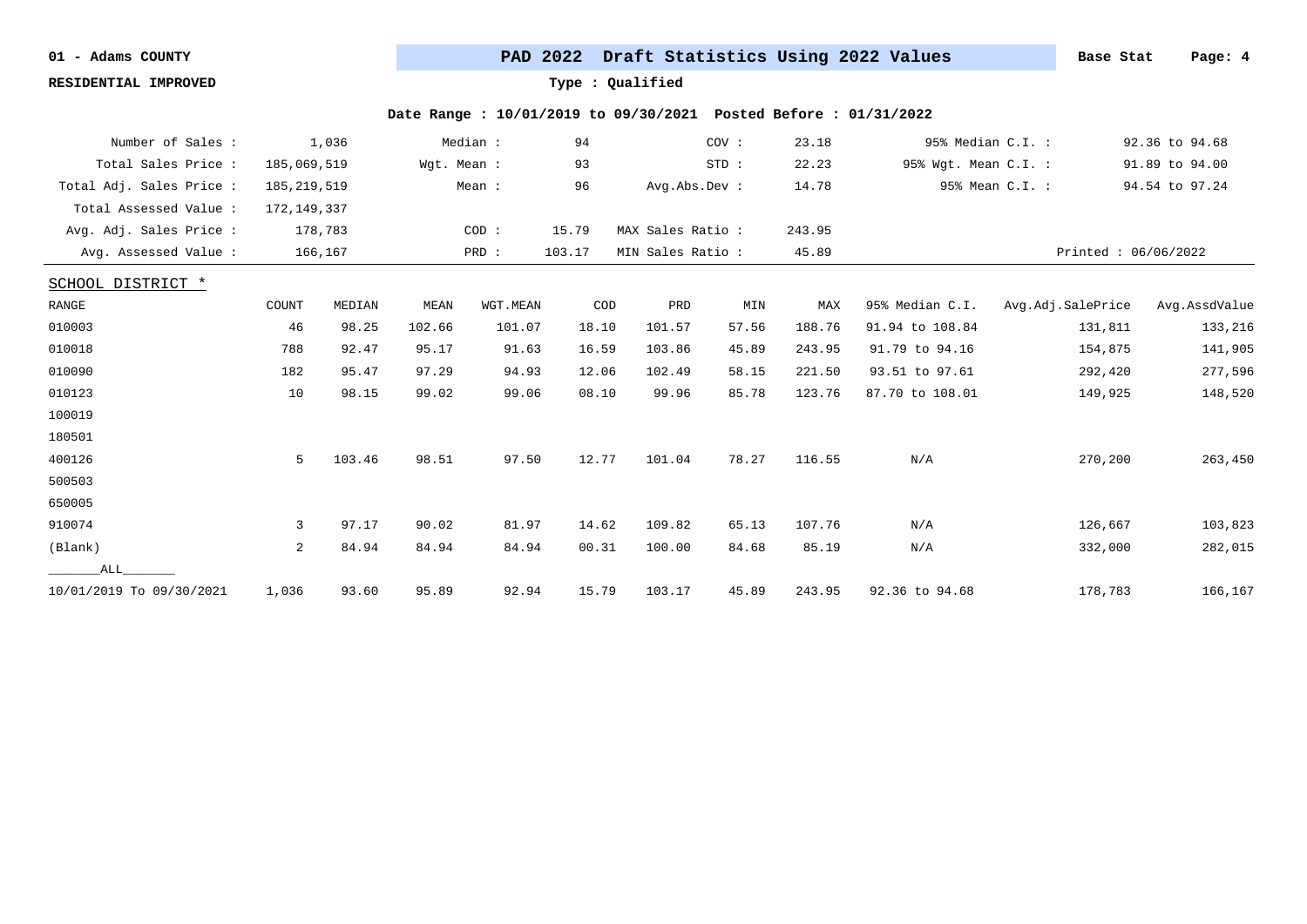**RESIDENTIAL IMPROVED Type : Qualified**

| Number of Sales :        |               | 1,036   |             | Median : | 94     |                   | COV:    | 23.18  | 95% Median C.I. :    |                   | 92.36 to 94.68      |
|--------------------------|---------------|---------|-------------|----------|--------|-------------------|---------|--------|----------------------|-------------------|---------------------|
| Total Sales Price:       | 185,069,519   |         | Wgt. Mean : |          | 93     |                   | $STD$ : | 22.23  | 95% Wgt. Mean C.I. : |                   | 91.89 to 94.00      |
| Total Adj. Sales Price : | 185, 219, 519 |         |             | Mean :   | 96     | Avg.Abs.Dev :     |         | 14.78  |                      | 95% Mean C.I. :   | 94.54 to 97.24      |
| Total Assessed Value :   | 172, 149, 337 |         |             |          |        |                   |         |        |                      |                   |                     |
| Avg. Adj. Sales Price :  |               | 178,783 |             | COD:     | 15.79  | MAX Sales Ratio:  |         | 243.95 |                      |                   |                     |
| Avg. Assessed Value :    |               | 166,167 |             | PRD :    | 103.17 | MIN Sales Ratio : |         | 45.89  |                      |                   | Printed: 06/06/2022 |
| YEAR BUILT *             |               |         |             |          |        |                   |         |        |                      |                   |                     |
| RANGE                    | COUNT         | MEDIAN  | MEAN        | WGT.MEAN | COD    | PRD               | MIN     | MAX    | 95% Median C.I.      | Avg.Adj.SalePrice | Avg.AssdValue       |
| 0 OR Blank               | 10            | 98.30   | 98.87       | 96.72    | 08.40  | 102.22            | 63.70   | 135.61 | 96.52 to 102.65      | 170,953           | 165,340             |
| Prior TO 1900            | 37            | 97.34   | 99.06       | 91.28    | 22.40  | 108.52            | 53.80   | 156.96 | 85.43 to 106.79      | 106,596           | 97,300              |
| 1900 TO 1919             | 142           | 93.92   | 100.86      | 92.29    | 22.41  | 109.29            | 54.69   | 222.16 | 87.70 to 95.60       | 124,507           | 114,910             |
| 1920 TO 1939             | 164           | 94.54   | 96.28       | 90.83    | 18.53  | 106.00            | 47.89   | 210.71 | 90.10 to 97.30       | 125,403           | 113,906             |
| 1940 TO 1949             | 91            | 89.97   | 96.14       | 90.55    | 22.65  | 106.17            | 48.60   | 243.95 | 84.10 to 98.13       | 119,261           | 107,989             |
| 1950 TO 1959             | 130           | 90.55   | 90.53       | 88.22    | 14.86  | 102.62            | 45.89   | 152.14 | 87.01 to 93.00       | 143,036           | 126,181             |
| 1960 TO 1969             | 115           | 94.29   | 93.85       | 92.48    | 12.63  | 101.48            | 62.75   | 147.84 | 91.08 to 97.82       | 183,320           | 169,540             |
| 1970 TO 1979             | 137           | 92.36   | 94.49       | 93.17    | 12.22  | 101.42            | 58.15   | 188.76 | 89.85 to 94.95       | 208,353           | 194,120             |
| 1980 TO 1989             | 28            | 92.75   | 97.34       | 96.78    | 12.42  | 100.58            | 80.01   | 161.15 | 88.20 to 97.61       | 223,127           | 215,936             |
| 1990 TO 1999             | 51            | 99.42   | 99.12       | 97.28    | 09.90  | 101.89            | 72.68   | 130.71 | 95.53 to 102.88      | 264,788           | 257,587             |
| 2000 TO 2009             | 55            | 93.54   | 94.37       | 93.62    | 09.13  | 100.80            | 70.84   | 133.38 | 89.48 to 97.88       | 315,286           | 295,175             |
| 2010 TO 2014             | 20            | 102.67  | 100.33      | 99.04    | 08.37  | 101.30            | 77.52   | 115.33 | 92.84 to 106.56      | 333,050           | 329,839             |
| 2015 TO Present          | 56            | 94.21   | 95.43       | 94.97    | 07.10  | 100.48            | 80.89   | 178.80 | 93.03 to 96.41       | 330,224           | 313,598             |
| ALL                      |               |         |             |          |        |                   |         |        |                      |                   |                     |
| 10/01/2019 To 09/30/2021 | 1,036         | 93.60   | 95.89       | 92.94    | 15.79  | 103.17            | 45.89   | 243.95 | 92.36 to 94.68       | 178,783           | 166,167             |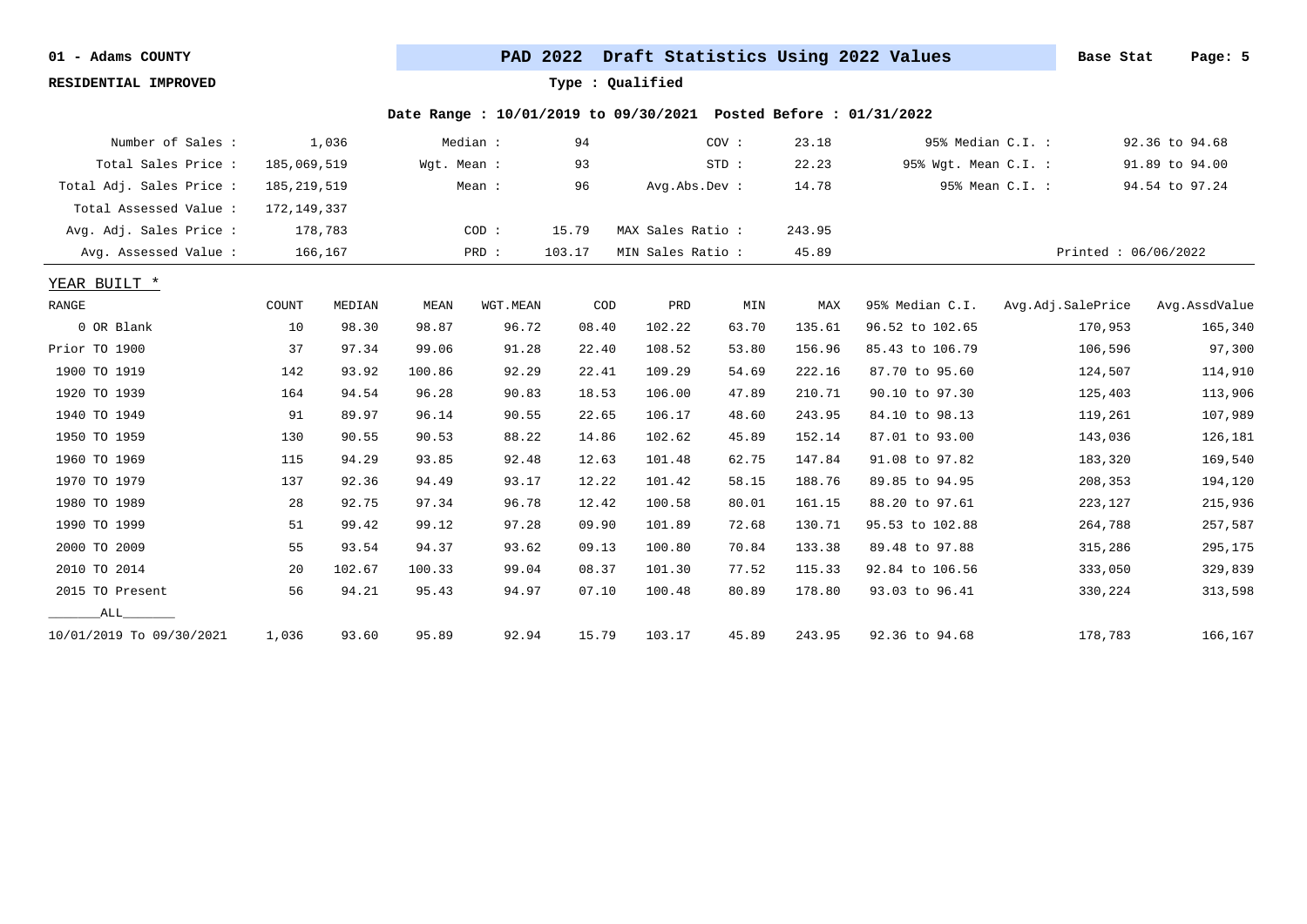**RESIDENTIAL IMPROVED Type : Qualified**

|                               |        | Number of Sales :        |               | 1,036   |             | Median:  | 94     |                   | COV:   | 23.18  | 95% Median C.I. :    |                       | 92.36 to 94.68 |
|-------------------------------|--------|--------------------------|---------------|---------|-------------|----------|--------|-------------------|--------|--------|----------------------|-----------------------|----------------|
|                               |        | Total Sales Price :      | 185,069,519   |         | Wqt. Mean : |          | 93     |                   | STD:   | 22.23  | 95% Wgt. Mean C.I. : |                       | 91.89 to 94.00 |
|                               |        | Total Adj. Sales Price : | 185, 219, 519 |         |             | Mean :   | 96     | Avg.Abs.Dev :     |        | 14.78  |                      | 95% Mean C.I. :       | 94.54 to 97.24 |
|                               |        | Total Assessed Value :   | 172,149,337   |         |             |          |        |                   |        |        |                      |                       |                |
|                               |        | Avg. Adj. Sales Price :  |               | 178,783 |             | COD:     | 15.79  | MAX Sales Ratio : |        | 243.95 |                      |                       |                |
|                               |        | Avg. Assessed Value:     |               | 166,167 |             | PRD :    | 103.17 | MIN Sales Ratio : |        | 45.89  |                      | Printed: $06/06/2022$ |                |
| SALE PRICE *                  |        |                          |               |         |             |          |        |                   |        |        |                      |                       |                |
| $\ensuremath{\mathsf{RANGE}}$ |        |                          | COUNT         | MEDIAN  | MEAN        | WGT.MEAN | COD    | PRD               | MIN    | MAX    | 95% Median C.I.      | Avg.Adj.SalePrice     | Avg.AssdValue  |
|                               |        | _Low \$ Ranges_____      |               |         |             |          |        |                   |        |        |                      |                       |                |
| Less Than                     |        | 5,000                    | $\mathbf{1}$  | 88.10   | 88.10       | 88.10    |        | 100.00            | 88.10  | 88.10  | N/A                  | 150,001               | 132,152        |
| Less Than                     |        | 15,000                   | 1             | 88.10   | 88.10       | 88.10    |        | 100.00            | 88.10  | 88.10  | N/A                  | 150,001               | 132,152        |
| Less Than                     |        | 30,000                   | 8             | 167.40  | 168.03      | 139.11   | 23.23  | 120.79            | 88.10  | 243.95 | 88.10 to 243.95      | 40,813                | 56,773         |
| Ranges Excl. Low \$           |        |                          |               |         |             |          |        |                   |        |        |                      |                       |                |
| Greater Than                  |        | 4,999                    | 1,035         | 93.63   | 95.90       | 92.95    | 15.79  | 103.17            | 45.89  | 243.95 | 92.37 to 94.68       | 178,811               | 166,200        |
| Greater Than 14,999           |        |                          | 1,035         | 93.63   | 95.90       | 92.95    | 15.79  | 103.17            | 45.89  | 243.95 | 92.37 to 94.68       | 178,811               | 166,200        |
| Greater Than 29,999           |        |                          | 1,028         | 93.50   | 95.33       | 92.86    | 15.29  | 102.66            | 45.89  | 222.16 | 92.35 to 94.58       | 179,857               | 167,019        |
| _Incremental Ranges_          |        |                          |               |         |             |          |        |                   |        |        |                      |                       |                |
|                               | $0$ TO | 4,999                    | $\mathbf{1}$  | 88.10   | 88.10       | 88.10    |        | 100.00            | 88.10  | 88.10  | N/A                  | 150,001               | 132,152        |
| 5,000 TO                      |        | 14,999                   |               |         |             |          |        |                   |        |        |                      |                       |                |
| 15,000 TO                     |        | 29,999                   | 7             | 170.67  | 179.45      | 182.45   | 19.12  | 98.36             | 128.79 | 243.95 | 128.79 to 243.95     | 25,214                | 46,005         |
| 30,000 TO                     |        | 59,999                   | 39            | 135.20  | 139.10      | 135.76   | 25.09  | 102.46            | 64.01  | 222.16 | 113.86 to 156.78     | 46,029                | 62,488         |
| 60,000 TO                     |        | 99,999                   | 151           | 101.20  | 105.87      | 104.91   | 18.27  | 100.92            | 47.89  | 188.76 | 97.26 to 105.26      | 80,021                | 83,951         |
| 100,000 TO                    |        | 149,999                  | 280           | 92.49   | 91.81       | 91.68    | 14.20  | 100.14            | 45.89  | 144.04 | 89.97 to 95.00       | 126,200               | 115,700        |
| 150,000 TO                    |        | 249,999                  | 351           | 90.75   | 89.97       | 90.13    | 12.01  | 99.82             | 53.08  | 147.84 | 88.21 to 91.95       | 187,535               | 169,020        |
| 250,000 TO                    |        | 499,999                  | 194           | 93.94   | 93.59       | 93.46    | 11.32  | 100.14            | 48.60  | 178.80 | 92.35 to 95.83       | 320,449               | 299,491        |
| 500,000 TO                    |        | 999,999                  | 13            | 89.27   | 88.15       | 87.92    | 06.59  | 100.26            | 74.18  | 107.06 | 80.89 to 92.17       | 591,269               | 519,859        |
| $1,000,000 +$                 |        |                          |               |         |             |          |        |                   |        |        |                      |                       |                |
| ALL                           |        |                          |               |         |             |          |        |                   |        |        |                      |                       |                |
| 10/01/2019 To 09/30/2021      |        |                          | 1,036         | 93.60   | 95.89       | 92.94    | 15.79  | 103.17            | 45.89  | 243.95 | 92.36 to 94.68       | 178,783               | 166,167        |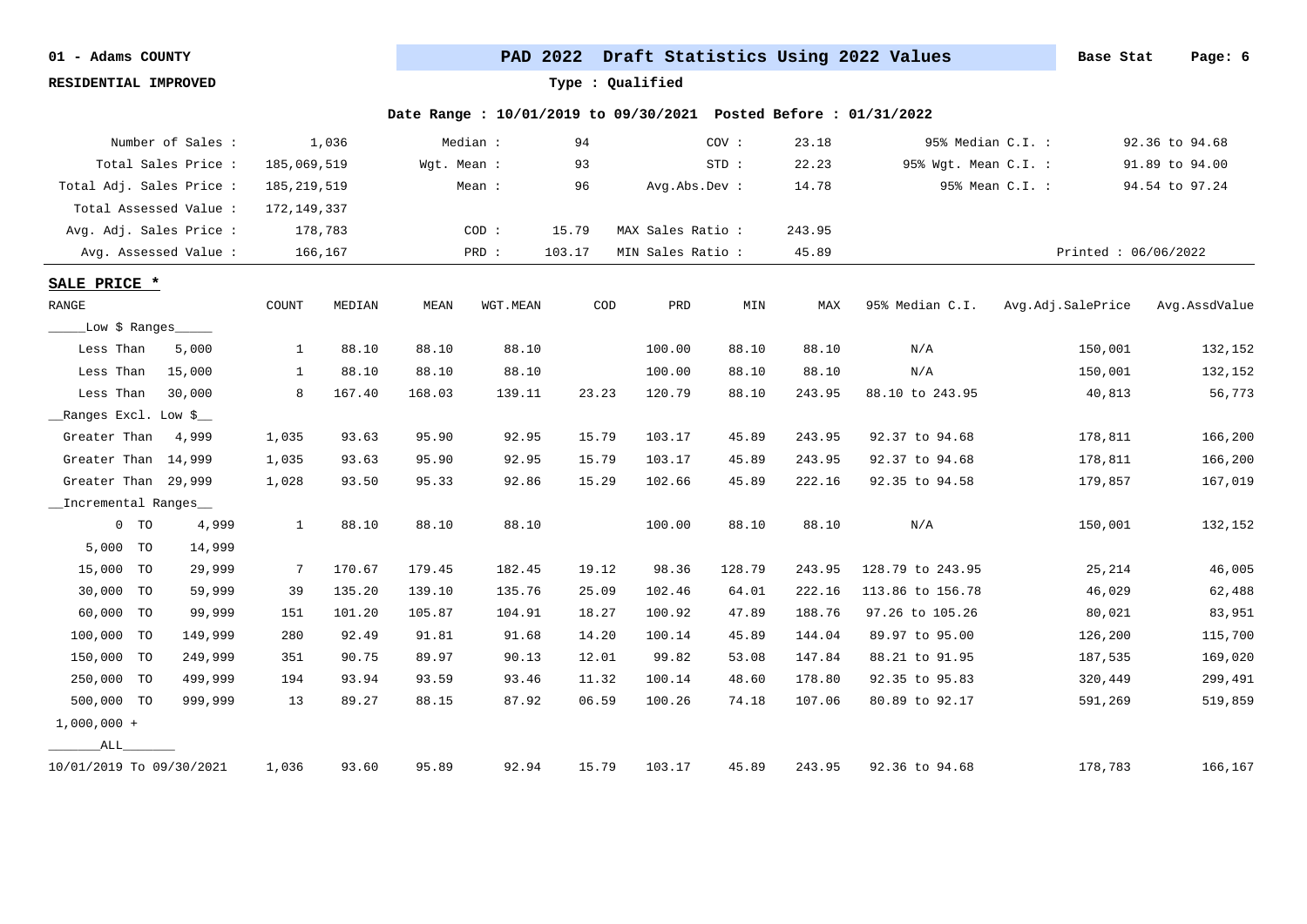**RESIDENTIAL IMPROVED Type : Qualified**

| Number of Sales :        |               | 1,036   |             | Median : | 94     |                  | COV:    | 23.18  |                      | 95% Median C.I. :   | 92.36 to 94.68 |
|--------------------------|---------------|---------|-------------|----------|--------|------------------|---------|--------|----------------------|---------------------|----------------|
| Total Sales Price :      | 185,069,519   |         | Wgt. Mean : |          | 93     |                  | $STD$ : | 22.23  | 95% Wgt. Mean C.I. : |                     | 91.89 to 94.00 |
| Total Adj. Sales Price : | 185, 219, 519 |         |             | Mean :   | 96     | Avg.Abs.Dev :    |         | 14.78  |                      | 95% Mean C.I. :     | 94.54 to 97.24 |
| Total Assessed Value:    | 172,149,337   |         |             |          |        |                  |         |        |                      |                     |                |
| Avg. Adj. Sales Price :  |               | 178,783 |             | COD:     | 15.79  | MAX Sales Ratio: |         | 243.95 |                      |                     |                |
| Avg. Assessed Value :    |               | 166,167 |             | PRD :    | 103.17 | MIN Sales Ratio: |         | 45.89  |                      | Printed: 06/06/2022 |                |
| ASSESSED VALUE *         |               |         |             |          |        |                  |         |        |                      |                     |                |
| RANGE                    | COUNT         | MEDIAN  | MEAN        | WGT.MEAN | COD    | PRD              | MIN     | MAX    | 95% Median C.I.      | Avg.Adj.SalePrice   | Avg.AssdValue  |
| _Low \$_                 |               |         |             |          |        |                  |         |        |                      |                     |                |
| 1 TO<br>4999             |               |         |             |          |        |                  |         |        |                      |                     |                |
| 9999<br>5000 TO          |               |         |             |          |        |                  |         |        |                      |                     |                |
| _Total $\zeta$ _         |               |         |             |          |        |                  |         |        |                      |                     |                |
| 1 TO<br>9999             |               |         |             |          |        |                  |         |        |                      |                     |                |
| 10000 TO<br>29999        | 1             | 135.61  | 135.61      | 135.61   |        | 100.00           | 135.61  | 135.61 | N/A                  | 15,000              | 20,341         |
| 30000 TO<br>59999        | 37            | 96.42   | 102.19      | 89.04    | 30.11  | 114.77           | 47.89   | 210.13 | 83.95 to 113.73      | 57,035              | 50,787         |
| 60000 TO<br>99999        | 211           | 92.37   | 98.10       | 89.78    | 24.51  | 109.27           | 45.89   | 243.95 | 87.17 to 95.66       | 91,017              | 81,711         |
| 100000 TO<br>149999      | 322           | 91.53   | 93.49       | 90.32    | 14.81  | 103.51           | 58.12   | 200.23 | 88.89 to 93.00       | 138,779             | 125,341        |
| 150000 TO<br>249999      | 298           | 93.60   | 94.37       | 91.89    | 11.72  | 102.70           | 48.60   | 188.76 | 92.07 to 95.53       | 205,240             | 188,602        |
| 250000 TO<br>499999      | 158           | 97.50   | 98.70       | 97.21    | 09.71  | 101.53           | 69.77   | 178.80 | 95.41 to 99.49       | 333,726             | 324,426        |
| $500000 +$               | 9             | 91.45   | 100.89      | 97.63    | 14.66  | 103.34           | 83.67   | 161.15 | 84.97 to 107.06      | 590,278             | 576,304        |
| ALL                      |               |         |             |          |        |                  |         |        |                      |                     |                |
| 10/01/2019 To 09/30/2021 | 1,036         | 93.60   | 95.89       | 92.94    | 15.79  | 103.17           | 45.89   | 243.95 | 92.36 to 94.68       | 178,783             | 166,167        |
| QUALITY                  |               |         |             |          |        |                  |         |        |                      |                     |                |
| RANGE                    | COUNT         | MEDIAN  | MEAN        | WGT.MEAN | COD    | PRD              | MIN     | MAX    | 95% Median C.I.      | Avg.Adj.SalePrice   | Avg.AssdValue  |
| 0 or Blank               | 10            | 98.30   | 98.87       | 96.72    | 08.40  | 102.22           | 63.70   | 135.61 | 96.52 to 102.65      | 170,953             | 165,340        |
| 10                       | 97            | 95.66   | 105.12      | 92.57    | 28.44  | 113.56           | 47.89   | 243.95 | 89.89 to 105.06      | 91,367              | 84,575         |
| 20                       | 670           | 91.99   | 94.25       | 90.99    | 15.89  | 103.58           | 45.89   | 222.16 | 90.77 to 93.33       | 147,319             | 134,049        |
| 30                       | 183           | 94.26   | 94.62       | 93.31    | 10.27  | 101.40           | 55.01   | 147.84 | 92.62 to 96.65       | 261,930             | 244,411        |
| $40$                     | 71            | 98.46   | 101.15      | 99.12    | 10.29  | 102.05           | 72.68   | 178.80 | 95.21 to 102.05      | 356,469             | 353,320        |
| 50                       | 5             | 91.45   | 102.44      | 98.71    | 24.90  | 103.78           | 69.77   | 161.15 | N/A                  | 540,200             | 533,242        |
| ALL                      |               |         |             |          |        |                  |         |        |                      |                     |                |
| 10/01/2019 To 09/30/2021 | 1,036         | 93.60   | 95.89       | 92.94    | 15.79  | 103.17           | 45.89   | 243.95 | 92.36 to 94.68       | 178,783             | 166,167        |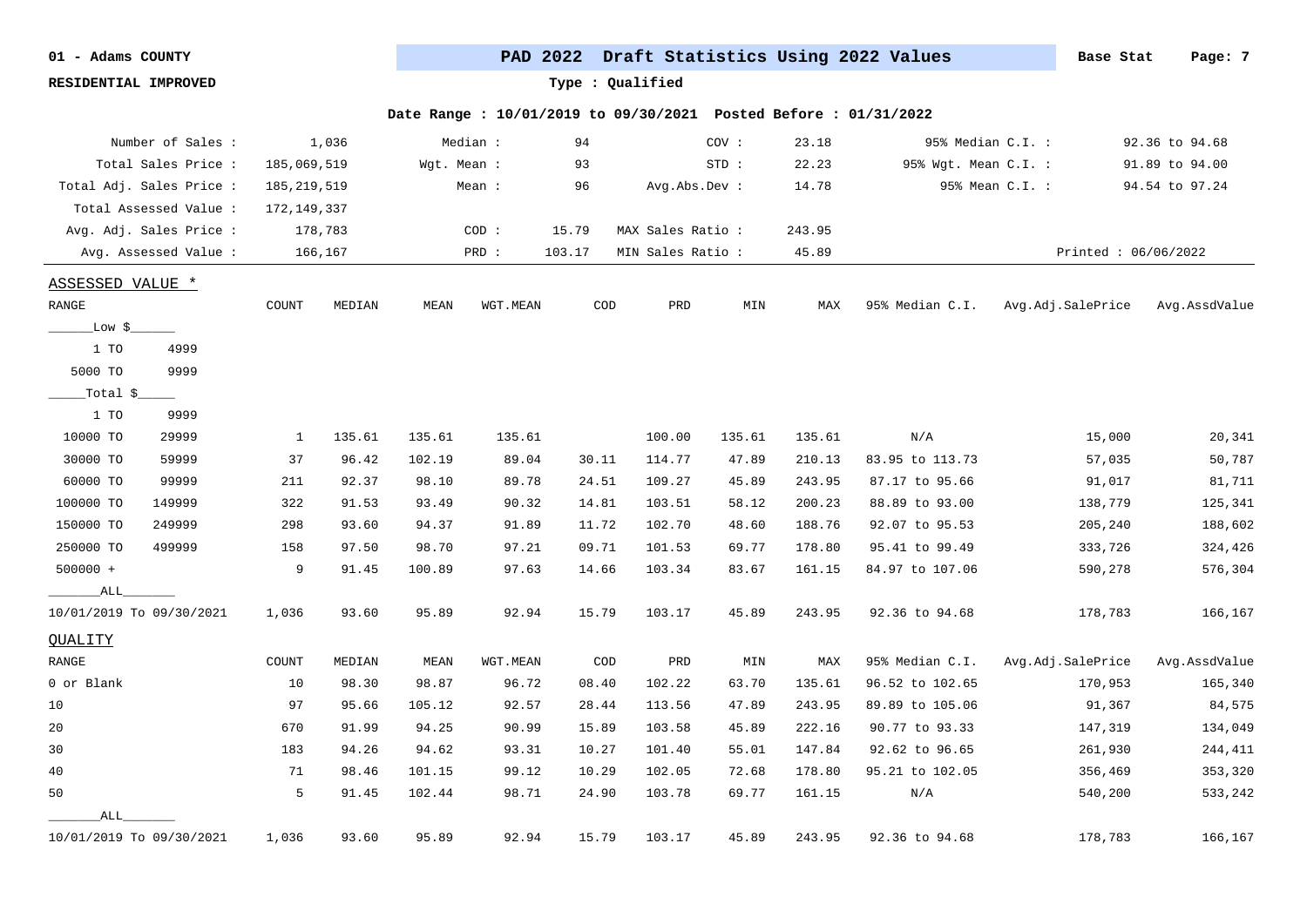**RESIDENTIAL IMPROVED Type : Qualified**

| Number of Sales :        |                | 1,036   |             | Median : | 94     |                   | COV:   | 23.18  | 95% Median C.I. :    |                     | 92.36 to 94.68 |
|--------------------------|----------------|---------|-------------|----------|--------|-------------------|--------|--------|----------------------|---------------------|----------------|
| Total Sales Price:       | 185,069,519    |         | Wgt. Mean : |          | 93     |                   | STD:   | 22.23  | 95% Wgt. Mean C.I. : |                     | 91.89 to 94.00 |
| Total Adj. Sales Price : | 185, 219, 519  |         |             | Mean:    | 96     | Avg.Abs.Dev :     |        | 14.78  |                      | 95% Mean C.I. :     | 94.54 to 97.24 |
| Total Assessed Value:    | 172, 149, 337  |         |             |          |        |                   |        |        |                      |                     |                |
| Avg. Adj. Sales Price :  |                | 178,783 |             | COD:     | 15.79  | MAX Sales Ratio:  |        | 243.95 |                      |                     |                |
| Avg. Assessed Value:     |                | 166,167 |             | PRD :    | 103.17 | MIN Sales Ratio : |        | 45.89  |                      | Printed: 06/06/2022 |                |
| <b>STYLE</b>             |                |         |             |          |        |                   |        |        |                      |                     |                |
| RANGE                    | COUNT          | MEDIAN  | MEAN        | WGT.MEAN | COD    | PRD               | MIN    | MAX    | 95% Median C.I.      | Avg.Adj.SalePrice   | Avg.AssdValue  |
| 0 or Blank               | 9              | 98.30   | 99.13       | 96.74    | 09.14  | 102.47            | 63.70  | 135.61 | 96.66 to 102.65      | 168,837             | 163,334        |
| 100                      | $\mathbf{1}$   | 112.78  | 112.78      | 112.78   |        | 100.00            | 112.78 | 112.78 | N/A                  | 149,000             | 168,045        |
| 101                      | 820            | 93.01   | 95.50       | 92.46    | 16.00  | 103.29            | 45.89  | 243.95 | 91.94 to 94.46       | 172,672             | 159,657        |
| 102                      | 74             | 96.09   | 96.20       | 95.75    | 15.24  | 100.47            | 58.12  | 161.15 | 90.65 to 99.22       | 230,125             | 220,334        |
| 103                      | 35             | 94.83   | 94.20       | 93.52    | 09.81  | 100.73            | 73.39  | 128.70 | 88.21 to 100.87      | 201,940             | 188,849        |
| 104                      | 59             | 92.96   | 96.96       | 90.25    | 17.56  | 107.43            | 57.01  | 210.71 | 87.84 to 96.23       | 177,671             | 160,353        |
| 106                      | $\overline{4}$ | 98.23   | 117.78      | 103.11   | 23.03  | 114.23            | 92.67  | 182.00 | N/A                  | 117,000             | 120,641        |
| 111                      | 6              | 94.76   | 93.83       | 92.35    | 09.89  | 101.60            | 80.03  | 109.87 | 80.03 to 109.87      | 191,333             | 176,696        |
| 301                      | 21             | 97.67   | 100.17      | 97.74    | 14.47  | 102.49            | 62.40  | 147.84 | 92.07 to 108.38      | 233,119             | 227,849        |
| 302                      | 6              | 99.24   | 108.80      | 102.50   | 17.55  | 106.15            | 86.01  | 154.79 | 86.01 to 154.79      | 119,833             | 122,826        |
| 307                      | 1              | 101.73  | 101.73      | 101.73   |        | 100.00            | 101.73 | 101.73 | N/A                  | 150,000             | 152,597        |
| ALL                      |                |         |             |          |        |                   |        |        |                      |                     |                |
| 10/01/2019 To 09/30/2021 | 1,036          | 93.60   | 95.89       | 92.94    | 15.79  | 103.17            | 45.89  | 243.95 | 92.36 to 94.68       | 178,783             | 166,167        |